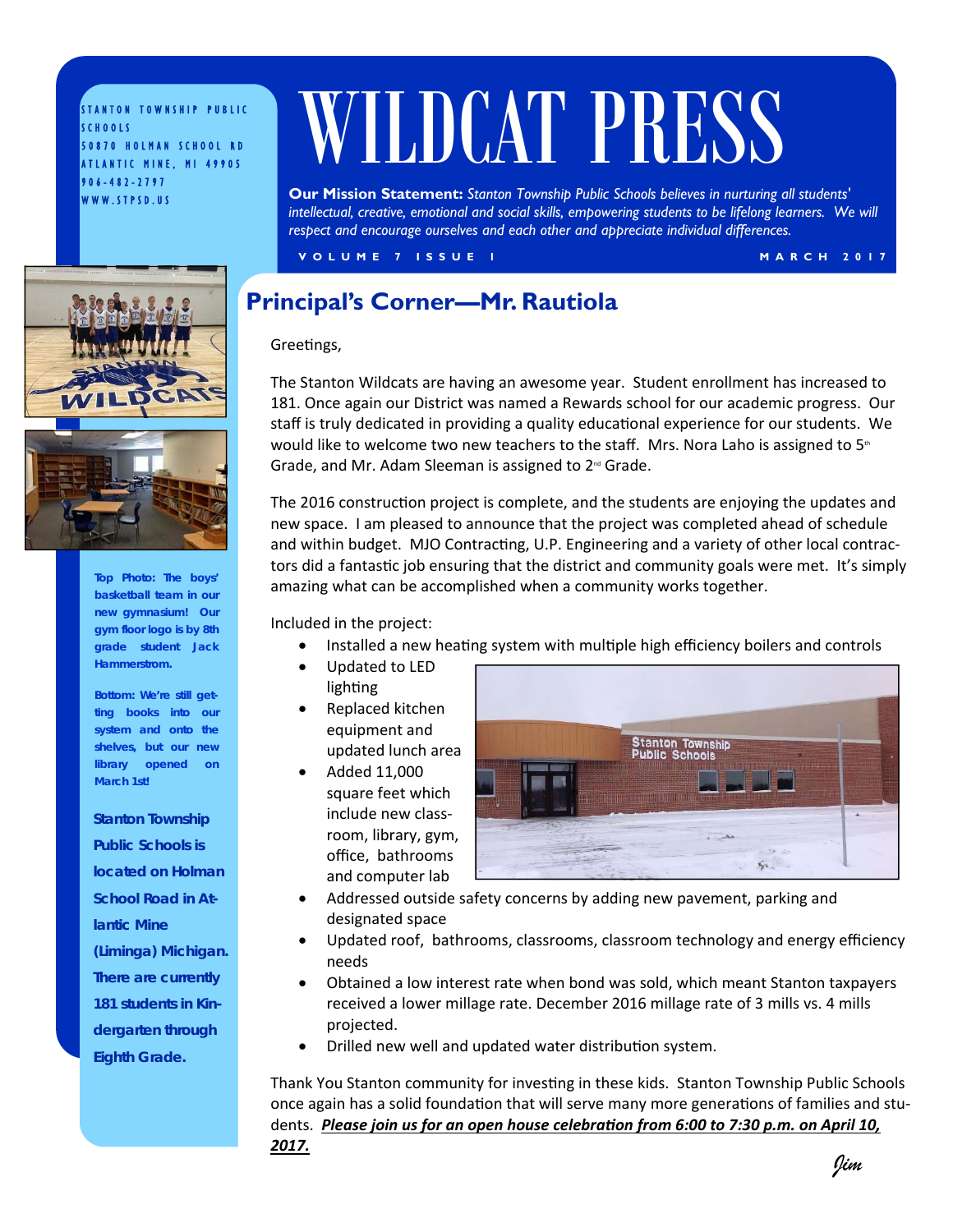### **PAGE 2**

 $\frac{3}{2} \sum_{i=1}^{n} \frac{3}{2} \sum_{i=1}^{n} \frac{3}{2} \sum_{i=1}^{n} \frac{3}{2} \sum_{i=1}^{n} \frac{3}{2} \sum_{i=1}^{n} \frac{3}{2} \sum_{i=1}^{n} \frac{3}{2} \sum_{i=1}^{n} \frac{3}{2} \sum_{i=1}^{n} \frac{3}{2} \sum_{i=1}^{n} \frac{3}{2} \sum_{i=1}^{n} \frac{3}{2} \sum_{i=1}^{n} \frac{3}{2} \sum_{i=1}^{n} \frac{3}{2} \sum_{i=1}^{n$ 

# **Kindergarten in Action!**

Kindergarten has had a busy February. We celebrated the 100th day of school on February 10 with lots of fun

activities. Valentine's Day was 4 days afterwards. We celebrated with a Valentine exchange and made some gingerbread houses. The best part was eating them afterwards! We have used the new computer lab and have been anxiously waiting for the new library, which just opened!





*Top: Our 100th Day posters! Above: Liam and Mollee have a snack.*



*Below: Making gingerbread houses!*





**Mrs. Dixon brought in her harp to show us, and Trevin got to play it!** 



Hudsen enjoys a Junie B. Jones!

## **First Grade: "Sounds" Like Fun!**

*In first grade, we've been enjoying the new Michigan science standards!* 



*Above: Remi, Cece, and Isabel place a tuning fork in water!*

We've been learning about the different ways sound and light behave. After seeing things vibrate to make sound, and observing light make shadows, bounce off objects, or shine through them, we used flashlights, lasers, and percussions instruments to communicate across the classroom. Soon, we'll figure out a plan to communicate across a wider distance!





*and Brea read a book. Left: Alice, Charlotte,* 

and Brea read a boo. Left: Alice, Charlotte



Here in Second Grade we have a classroom full of readers! Many students are reading chapter books and all students have been very busy exploring many topics and genres. We have explored space and Antarctica. We visited the dinosaurs in prehistoric times. We have learned about Martin Luther King Jr., George Washington, Harriet Tubman and Davy Crockett. We traveled west with Sacagawea and Lewis and Clark. We learned about owls, snakes, deer and many other ani-

### mals. Overall, the most popular books are the funny ones. Junie B. Jones is a class favorite and recently Fudge has given us many laughs. My favorite story from this year has been *Officer Buckle and Gloria* because the students were laughing-out-loud as they read the story to themselves!



**Some of our Favorite Stories!:**  My favorite book I have read this year was *Junie B. Jones, Aloha-ha-ha* because she spies on the grannies. -Ethan Kilpela My favorite book was *U.S.A. Navy* be-

cause this guy named Dan was a paratrooper. The Reed Redinger

# **Second Grade Loves to Read!**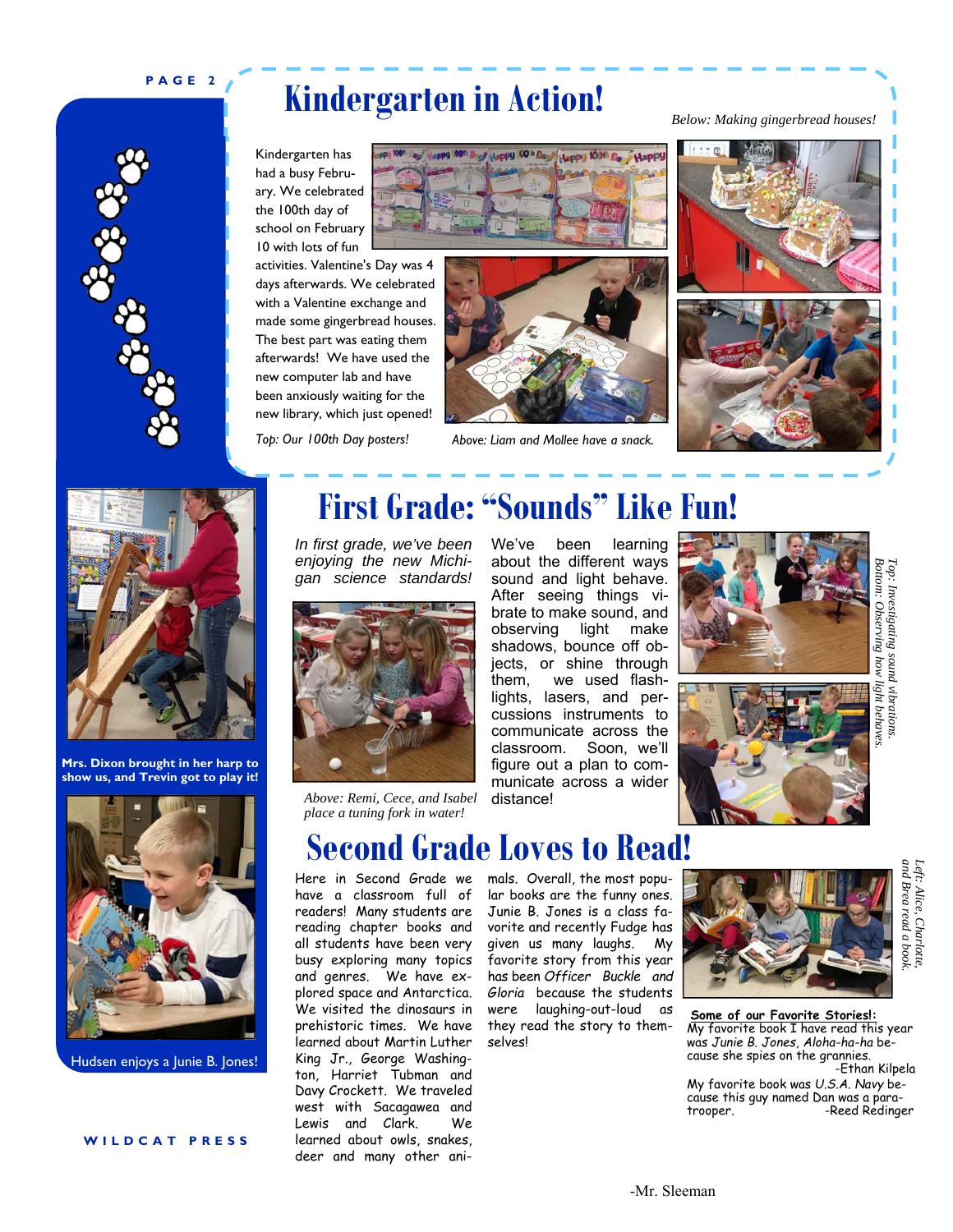### **Grade 3 at EB!**

Our days are busy in 3<sup>rd</sup> grade. The students are memorizing their multiplication

facts, problem solving, learning cursive writing, writing opinion and informational paragraphs, and reading, reading, READING! We are also working with  $8<sup>th</sup>$ grade helpers on investigation projects



*Above: Brandon and Ethan work on their experiment!* 

answering questions such as, "Why do deer shed their antlers?" and, "How does a cell phone

> work?" The students are really enjoying the new gym, and the new computer lab has been very helpful as the students begin touch typing. Learning is fun in Grade 3 @ EB!



*Above: Working on the Chromebooks!* 

 **8th Grade Rock Walkway in Progress!!!**

Eighth grade students created computer generated slides for our Rock Walkway as part of the Keweenaw Geoheritage Project. We are excited to send the slides on to Lloyd Wescoat and Erika Vye at MTU to review. Once this is done, the slides will be sent to a local business to be made into metal signs. Finally, we will install the signs along the Rock Walkway to tell the Rock Story of the Keweenaw.



**The students and staff of E.B. Holman would like to congratulate Mrs. Larson and her family on their new addition!** 



**Our newest wildcat!** 



# **Technology Rocks in Fifth Grade!!**

Fifth-graders are gaining a lot of technology-related skills this quarter. To help teach Wildcat expectations, students are developing expectation videos for the different areas of the school. The students are in charge of every phase of the project, from developing the script to filming and then editing and publishing the final video. For Genius Hour, we are beginning a hands-on unit with a few "maker" products, including an Arduino microcontroller kit, Little Bits elec-

tronic building blocks, a Makey Makey invention kit, and more. Students have also had the opportunity to use a 3D printer this quarter. To finalize their "business design" projects in Computers, students designed keychains in Tinkercad and printed their keychains using the 3D printer.